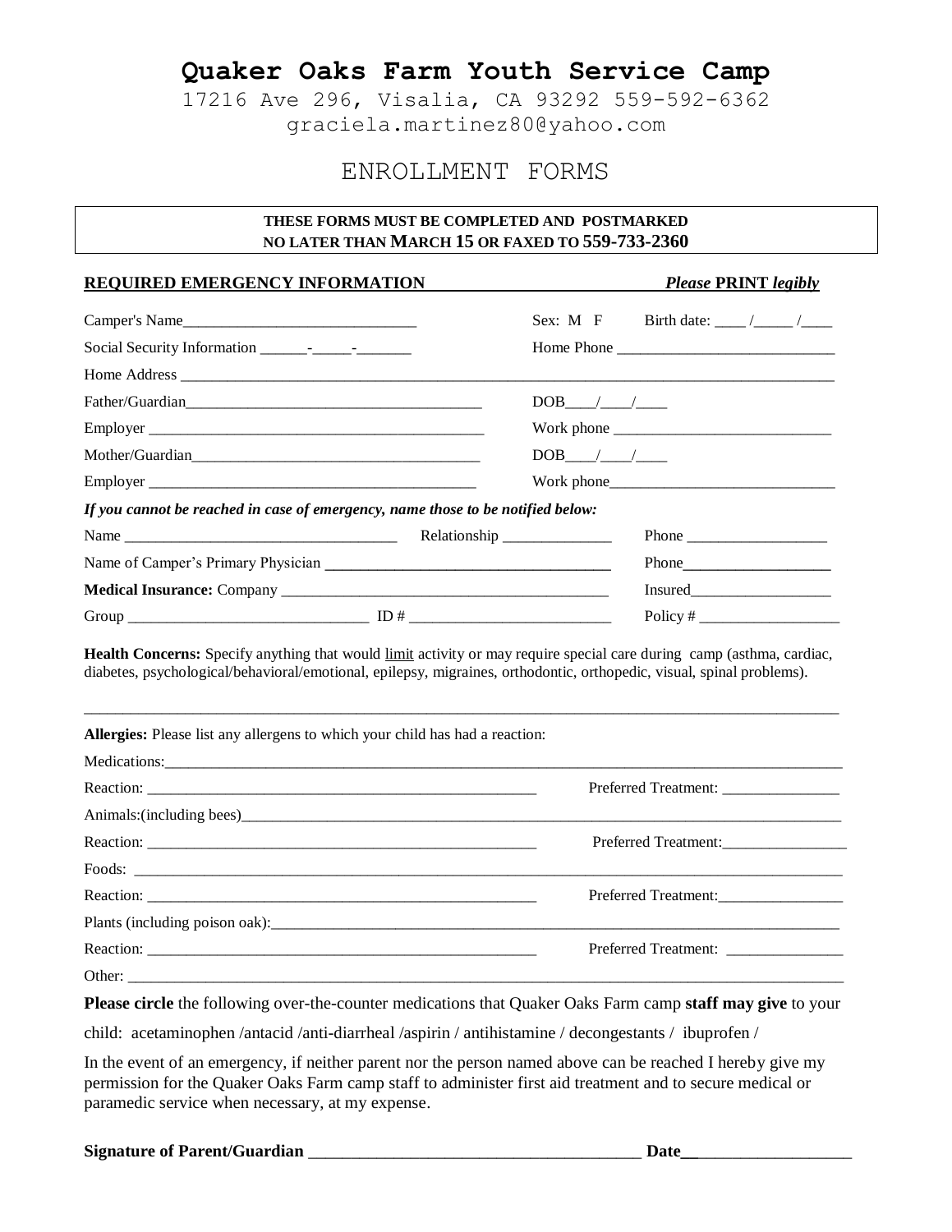17216 Ave 296, Visalia, CA 93292 559-592-6362

|                                                                                                                                                                                                                                                                                                                                                                                                                                                                                                                                                                                                                                                                                                                                                           | <b>Please PRINT</b> legibly |
|-----------------------------------------------------------------------------------------------------------------------------------------------------------------------------------------------------------------------------------------------------------------------------------------------------------------------------------------------------------------------------------------------------------------------------------------------------------------------------------------------------------------------------------------------------------------------------------------------------------------------------------------------------------------------------------------------------------------------------------------------------------|-----------------------------|
|                                                                                                                                                                                                                                                                                                                                                                                                                                                                                                                                                                                                                                                                                                                                                           |                             |
| Waist high water only Deep water Ocean surf<br>Swimming ability: With flotation only _____                                                                                                                                                                                                                                                                                                                                                                                                                                                                                                                                                                                                                                                                |                             |
|                                                                                                                                                                                                                                                                                                                                                                                                                                                                                                                                                                                                                                                                                                                                                           |                             |
| Please use this space to describe any other information about the camper that you think the staff should know<br>about (including sleep disturbances such as frequent bedwetting, nightmares, or sleep walking) to assure that the<br>camper has a safe and happy camp experience. Attach additional sheets as needed.                                                                                                                                                                                                                                                                                                                                                                                                                                    |                             |
|                                                                                                                                                                                                                                                                                                                                                                                                                                                                                                                                                                                                                                                                                                                                                           |                             |
|                                                                                                                                                                                                                                                                                                                                                                                                                                                                                                                                                                                                                                                                                                                                                           |                             |
| For Females: Has she menstruated? YES / NO If yes, is her menstrual pattern regular?                                                                                                                                                                                                                                                                                                                                                                                                                                                                                                                                                                                                                                                                      |                             |
| If no, has she been told to expect it?                                                                                                                                                                                                                                                                                                                                                                                                                                                                                                                                                                                                                                                                                                                    |                             |
| <b>Parent/Guardian Affirmation:</b> I am the legal guardian of the person described here. This health history is<br>correct so far as I know, and the person herein described has permission to engage in all camp activities except as<br>noted. In the case of an emergency, I hereby authorize the staff of Quaker Oaks Farm to consent to any urgent<br>medical or surgical care advised by licensed health care providers. I expect to be informed as soon as possible of<br>all medical concerns regarding my child. I hereby release Quaker Oaks Farm, its staff and Board of Directors, as<br>well as any volunteer chaperons, from all liability, legal or financial, for injury and illness that my child may<br>experience during the program. |                             |
| I have read the enclosed community expectations statement provided to the camper and agree to discuss these<br>expectations with my child. I agree to be responsible for transportation home should the program organizers<br>determine that my child can no longer live up to these community expectations and must leave the program early.                                                                                                                                                                                                                                                                                                                                                                                                             |                             |

| Signature of parent or guardian: | .)ate |
|----------------------------------|-------|
|                                  |       |
|                                  |       |

I understand and agree to abide by any restrictions placed on my camp activities.

Signature of Camper \_\_\_\_\_\_\_\_\_\_\_\_\_\_\_\_\_\_\_\_\_\_\_\_\_\_\_\_\_\_\_\_\_\_\_\_\_\_\_\_\_\_\_\_\_\_\_\_\_ Date \_\_\_\_\_\_\_\_\_\_\_\_\_\_\_\_\_\_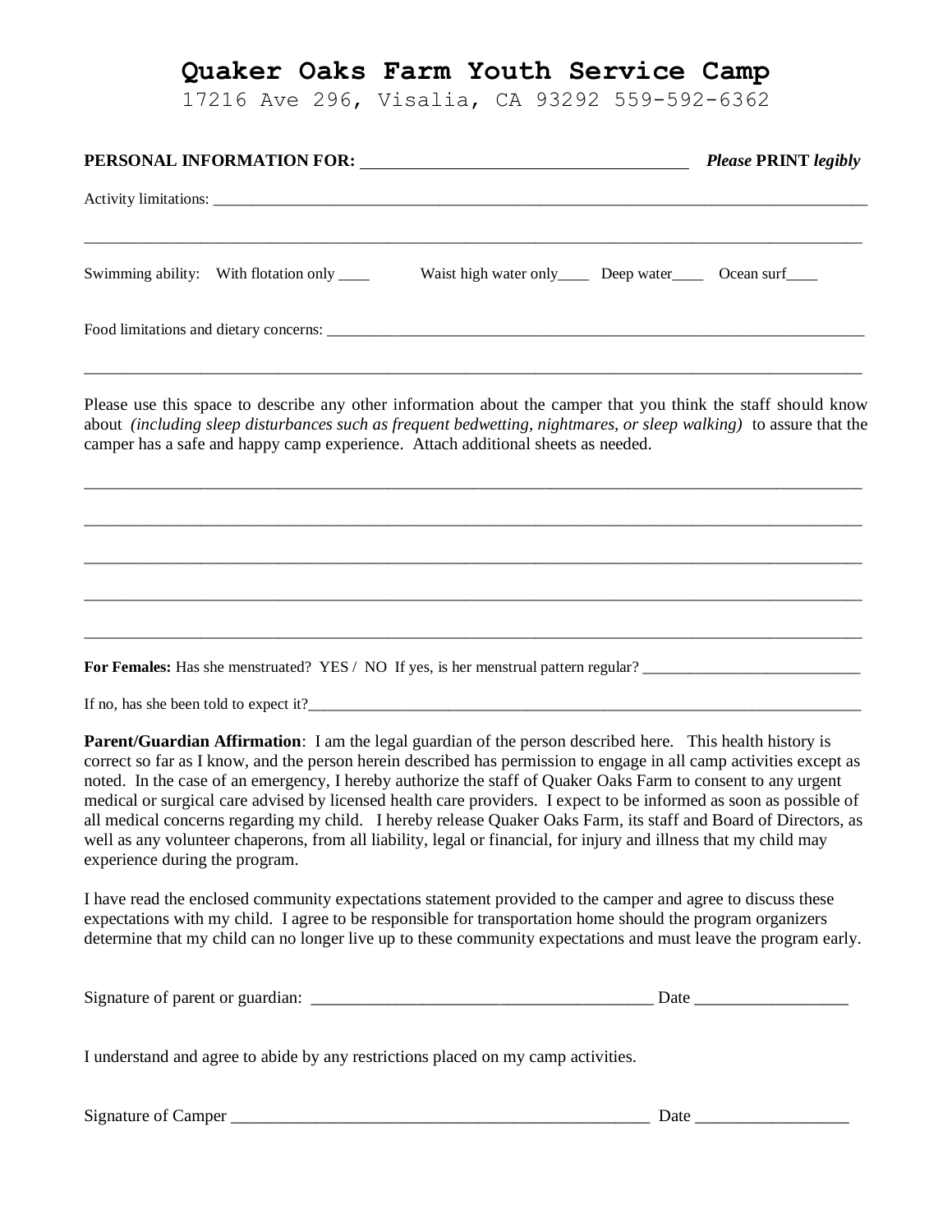17216 Ave 296, Visalia, CA 93292 559-592-6362

## **MEDICATION AUTHORIZATION FORM**

Camper Name: 2008 Camper Name: Parent/Guardian Name:

| Parent/Guardian Phone (Daytime): | (Evening): |
|----------------------------------|------------|
|----------------------------------|------------|

**INSTRUCTIONS:** Please complete this form for all medication(s) your child will be taking as needed at camp including over-the-counter medications for headaches or cold, inhalers, etc. NOTE: This form must accompany your child to Quaker Oaks Farm only if he/she is taking any medication. Please read the following information related to the "Medication Policy" at Quaker Oaks Farm. Your signature below indicates that all information provided on this form is correct and that you understand the Quaker Oaks Farm medication policy.

### **Medication Policy:**

- $\sqrt{\phantom{a}}$  All medications (over the counter and/or prescription) must be submitted in a clear plastic bag or box at Quaker Oaks Farm camp check-in for any minor at camp.
- √ All medication must be in the ORIGINAL CONTAINER with the camper's (or teen's) name printed on the bottle.
- $\sqrt{\frac{1}{2}}$  Zip-lock bags, pillboxes, non-original medicine bottles, or any other type of container besides the original will not be accepted.
- $\sqrt{\frac{1}{\pi}}$  The dosage instructions listed on the bottle must be followed unless there is a written note from the prescribing doctor outlining different indications.

### THERE WILL BE NO EXCEPTIONS TO THIS POLICY.

|               | <b>Medication Name</b>             | As |                                     |  |                |
|---------------|------------------------------------|----|-------------------------------------|--|----------------|
|               | (include any special instructions) |    | Needed   Breakfast   Lunch   Dinner |  | <b>Bedtime</b> |
|               |                                    |    |                                     |  |                |
|               |                                    |    |                                     |  |                |
| $\mathcal{P}$ |                                    |    |                                     |  |                |
|               |                                    |    |                                     |  |                |
| 3.            |                                    |    |                                     |  |                |
|               |                                    |    |                                     |  |                |
|               |                                    |    |                                     |  |                |
|               |                                    |    |                                     |  |                |

My signature below indicates I have read and understand the Quaker Oaks Farm Medication Policy and authorize the administration of my child's medication by Quaker Oaks Farm camp staff.

Parent/Guardian's Signature: Date:

FOR ADDITIONAL MEDICATIONS ATTACH ADDITIONAL COPIES OF THIS PAGE.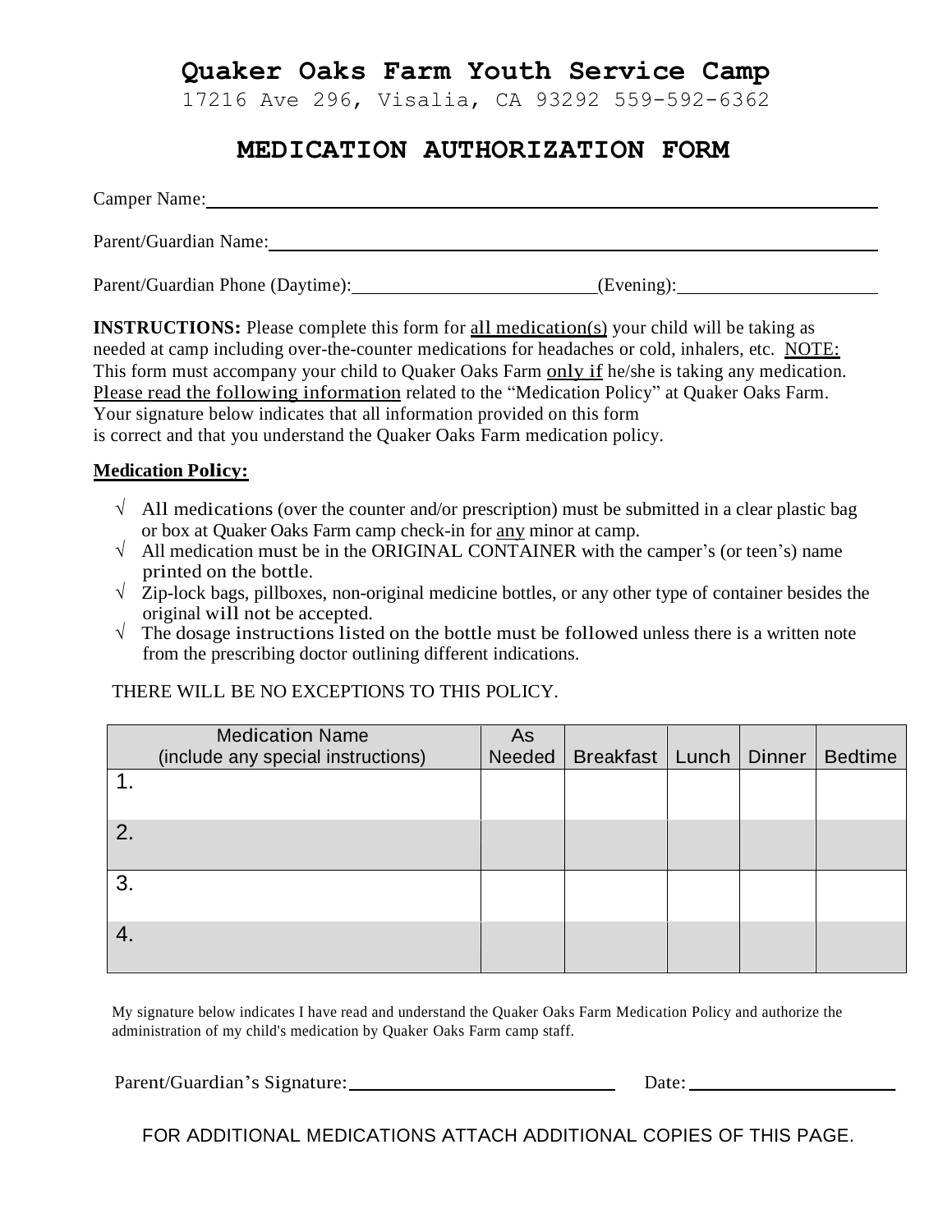17216 Ave 296, Visalia, CA 93292 559-592-6362

# **COMMUNITY EXPECTATIONS FOR SERVICE CAMPERS**

Youth Camps at Quaker Oaks Farm offer young people prospects for personal growth and reflection, as well as an opportunity to develop meaningful friendships and experience the strength of community life. In order to facilitate these possibilities, we must all work together to create a safe and healthy space for each and every individual. Each individual is expected communicate about and respect others' personal boundaries, and to care for the physical welfare of the buildings and grounds at Quaker Oaks Farm.

By participating in programs at Quaker Oaks Farm, each camper agrees to live up to the community's expectations and to expect and support the same behavior in others. Each camper is responsible for making sure that a counselor or adult staff knows of any situation which threatens the integrity of the community's expectations. When young people come to Quaker Oaks Farm with -- but especially without -- their parents, they agree to take special care to live up to the stated community expectations. Any camper who is unable to function within these guidelines will be asked to leave Quaker Oaks Farm.

Illegal drugs, the consumption of alcohol by minors, and fireworks are not permitted. Fires will be made only through the proper use of the wood stoves provided, or in the fire rings, with the consent and supervision of staff.

Quaker Oaks Farm Youth Camps are an opportunity for extended contact with friends of all genders, a wonderful opportunity to explore and develop new and close relationships. However, camp is most appropriately a community activity. Pairing off and intimate sexual activity (anything more intimate than a hug or friendly kiss) is not acceptable at camp due to the negative impact it has on the camp community.

All campers must agree to respect Quaker Oaks Farm's guidelines regarding sexual intimacy and must also respect other people's personal boundaries. Youth camps may be the opportunity for physical and emotional closeness, but each individual may define their own limits and may expect that others will respect those limits.

Finally, every camper is expected to participate in the camp activities, including orientations, planning meetings, meals, and clean-up.

### **AFFIRMATION:**

By signing this document, I state that I have read and agree to abide by the Quaker Oaks Farm Community Expectations described above.

\_\_\_\_\_\_\_\_\_\_\_\_\_\_\_\_\_\_\_\_\_\_\_\_\_\_\_\_\_\_\_\_ \_\_\_\_\_\_\_\_\_\_\_\_\_\_\_\_\_

Camper's signature Date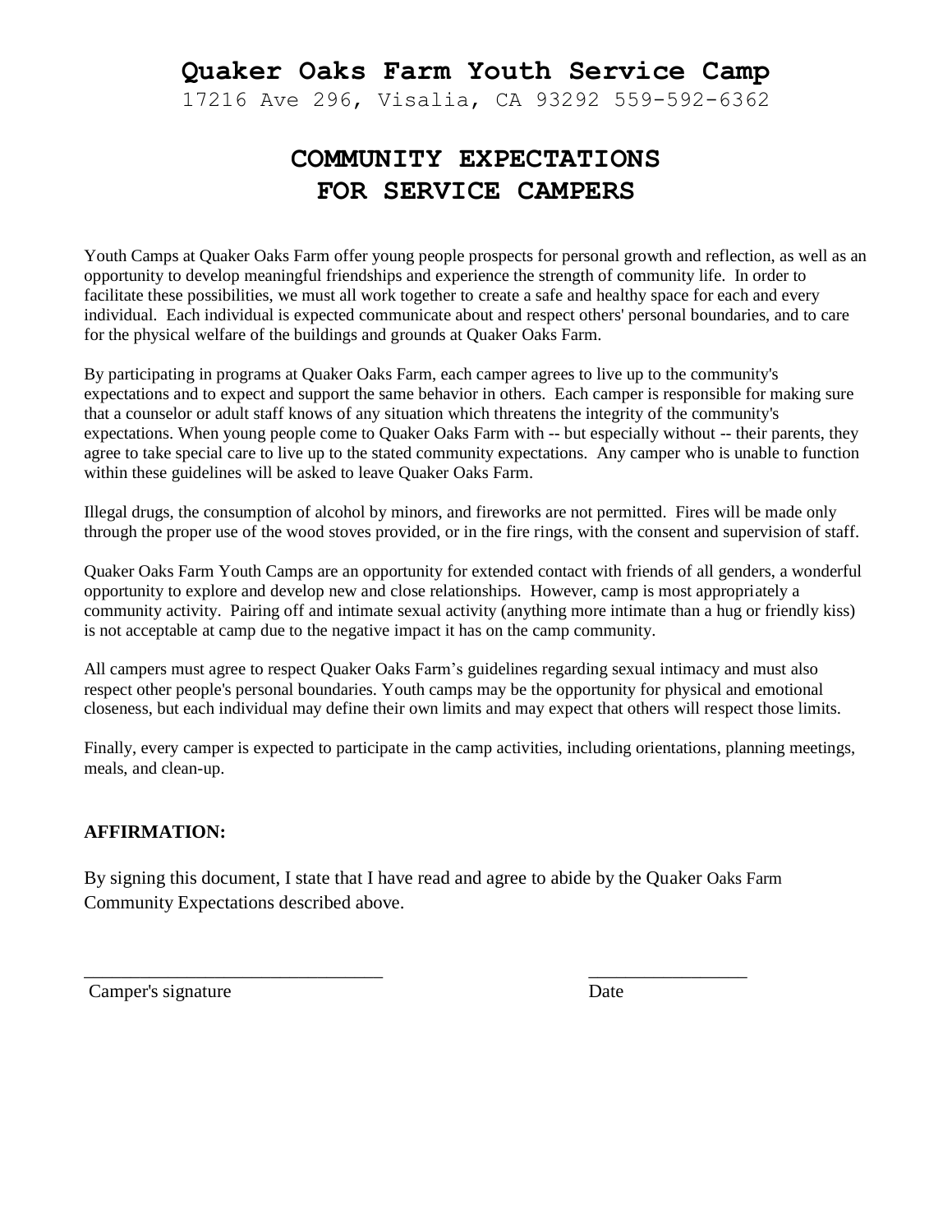### **Quaker Oaks Farm Youth Service Camp** 17216 Ave 296, Visalia, CA 93292 559-592-6362

# **PHOTOGRAPHIC IMAGE RELEASE FORM**

I hereby give my permission for photographic images of (camper's name)

to be used by Quaker Oaks Farm to share promotional information about Quaker Oaks Farm

to the public. This release is valid until withdrawn in writing by the camper or the

camper's parents or guardians.

\_\_\_\_\_\_\_\_\_\_\_\_\_\_\_\_\_\_\_\_\_\_\_\_\_\_\_\_\_\_\_\_\_\_\_\_\_\_\_ \_\_\_\_\_\_\_\_\_\_\_\_\_\_\_\_\_\_\_\_\_\_\_\_ Camper's signature Date

Parent/guardian's name Parent/guardians's signature Date

\_\_\_\_\_\_\_\_\_\_\_\_\_\_\_\_\_\_\_\_\_\_\_\_ \_\_\_\_\_\_\_\_\_\_\_\_\_\_\_\_\_\_\_\_\_\_\_\_\_\_\_\_\_\_\_ \_\_\_\_\_\_\_\_\_\_\_\_

## **ALL OF THE ABOVE FORMS MUST BE COMPLETED AND POSTMARKED NO LATER THAN THE MONDAY BEFORE CAMP STARTS**